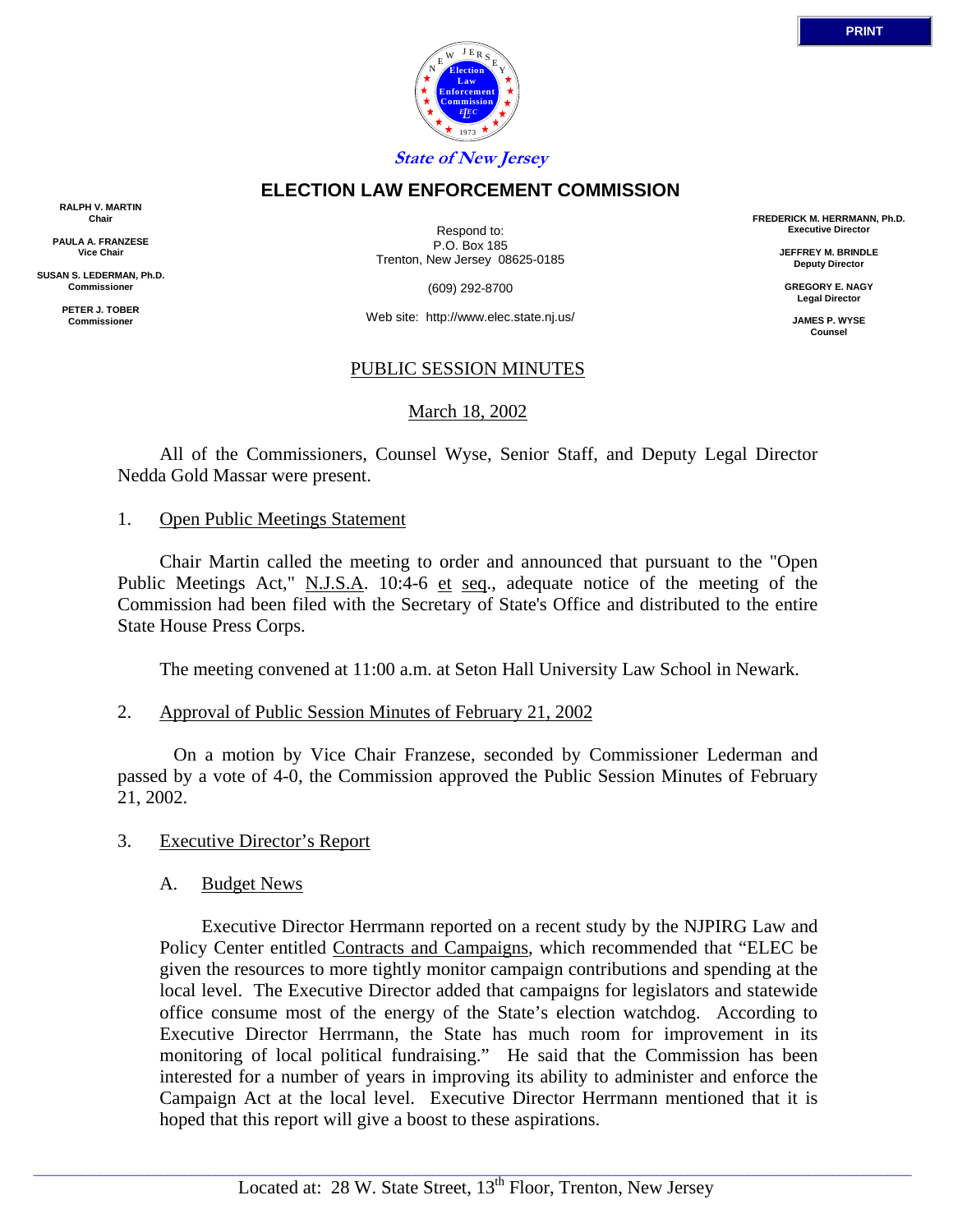# B. Staff Activities

 Executive Director Herrmann stated that he has been asked again to serve on COGEL's Award Committee. He informed the Commission that the international governmental ethics organization gives out three awards at its annual meeting. The Executive Director said that one award is the COGEL Award for the promotion of ethical conduct among public officials in the international arena. He said that previous winners, in addition to himself, have been:

- Fred Wertheimer of National Common Cause,
- Larry Noble of the Center for Response Politics,
- Senator Carl Levin of Michigan,
- Congressman Christopher Shays of Connecticut,
- National Political Correspondent Michelle Malkin, and
- Chief Electoral Officer of Canada Jean-Marc Hamel.

Director, he was also asked to serve again on the Publications Committee. He noted that COGEL's publication program includes: Executive Director Herrmann said that the two other awards are the COGEL Service Award and the Lifetime Membership Award. According to the Executive

- The COGEL Model Law,
- The COGEL Campaign Financing and Lobbying Bibliography,
- The Quarterly Journal Public Integrity, and
- The COGEL Guardian.

 The Executive Director advised the Commission that he spoke on February 27, 2002, at the New Jersey State Government Relations Workshop sponsored by the Public Affairs Council at the Nassau Inn in Princeton. The Executive Director said that his topic was "Legal Constraints: Registration and Regulation of Corporate PACs and Lobbyists." Executive Director Herrmann informed the Commission that among the other speakers for the two-day program were:

- Former Governor Florio,
- NJ Chamber of Commerce President Joan Verplanck,
- Politifax Editor Nick Acocella,
- Star-Ledger Reporter Joe Donohue,
- RSC Chair Senator Joseph Kyrillos,
- Chair of Homeland Security and State Preparedness Committee Assemblywoman Joan Quigley.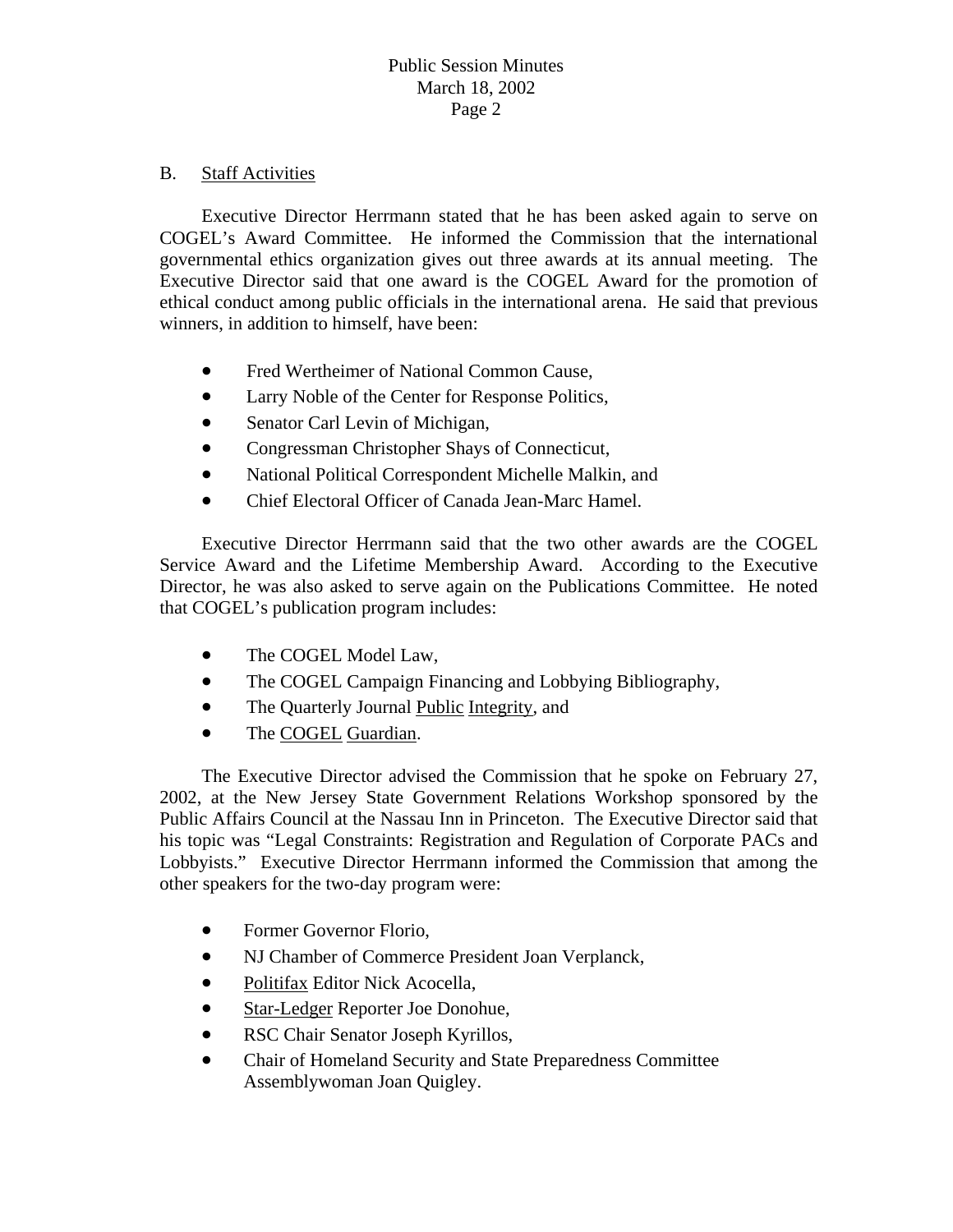# Public Session Minutes March 18, 2002 Page 3

 According to Executive Director Herrmann, the Attorney General, with input from ELEC and other "in but not of" agencies, has developed a joint proposal for access to records in order to implement the new Right-to-Know Law. He stated that the proposal was targeted for filing in early March to ensure sufficient time for adoption by the law's effective date on July 8, 2002. Executive Director Herrmann reported that Director of Compliance and Information Evelyn Ford continues to serve with great distinction as ELEC's representative to the Attorney General's committee working on this important issue.

 The Executive Director advised the Commission that the Star-Ledger (Newark), on March 6, 2002, ran a major front page story based on the Commission's release of lobbying statistics for 2001. He said that the fine work of Director Ford, Director of Systems Administration Carol Neiman, and their staffs in compiling the data for the Internet in a highly comprehensible form was very apparent in the article. Executive Director Herrmann advised the Commission that on the same day, he was interviewed by Rachel Williams of NJ 101.5 Radio about the possibility of capping benefit passing. He mentioned that the Commission had recommended in its last annual report that the Legislature should consider a cap of \$250 per year to reduce even the appearance of undue influence.

### C. Annual Financial Disclosure Statements

 Executive Director Herrmann reminded the Commission that the Annual Financial Disclosure Statements should be completed and filed by April 29, 2002, with the Executive Commission on Ethical Standards. He stated that it is no longer necessary to file a second copy with the Governor's Counsel.

# D. Spring Meeting Schedule

 April 18, 2002, at 11:00 a.m. in Trenton; May 20, 2002, at 11:00 a.m. in Trenton; and June 20, 2002, at 11:00 a.m. in Trenton.

# 4. Public Hearing Concerning the Gubernatorial Public Financing Program

 Chair Martin announced that the public hearing was being conducted for the purpose of review of the Gubernatorial Public Financing program. Testimony was offered by William Baroni, Esq., and Ingrid Reed. A Court Reporter was present to record the testimony, and the transcript will be available to the public upon request.

### 5. Resolution to go into Executive Session

 On a motion by Commissioner Lederman, seconded by Commissioner Tober and passed by a vote of 4-0, the Commission resolved to go into Executive Session to discuss the following matters which will become public as follows: